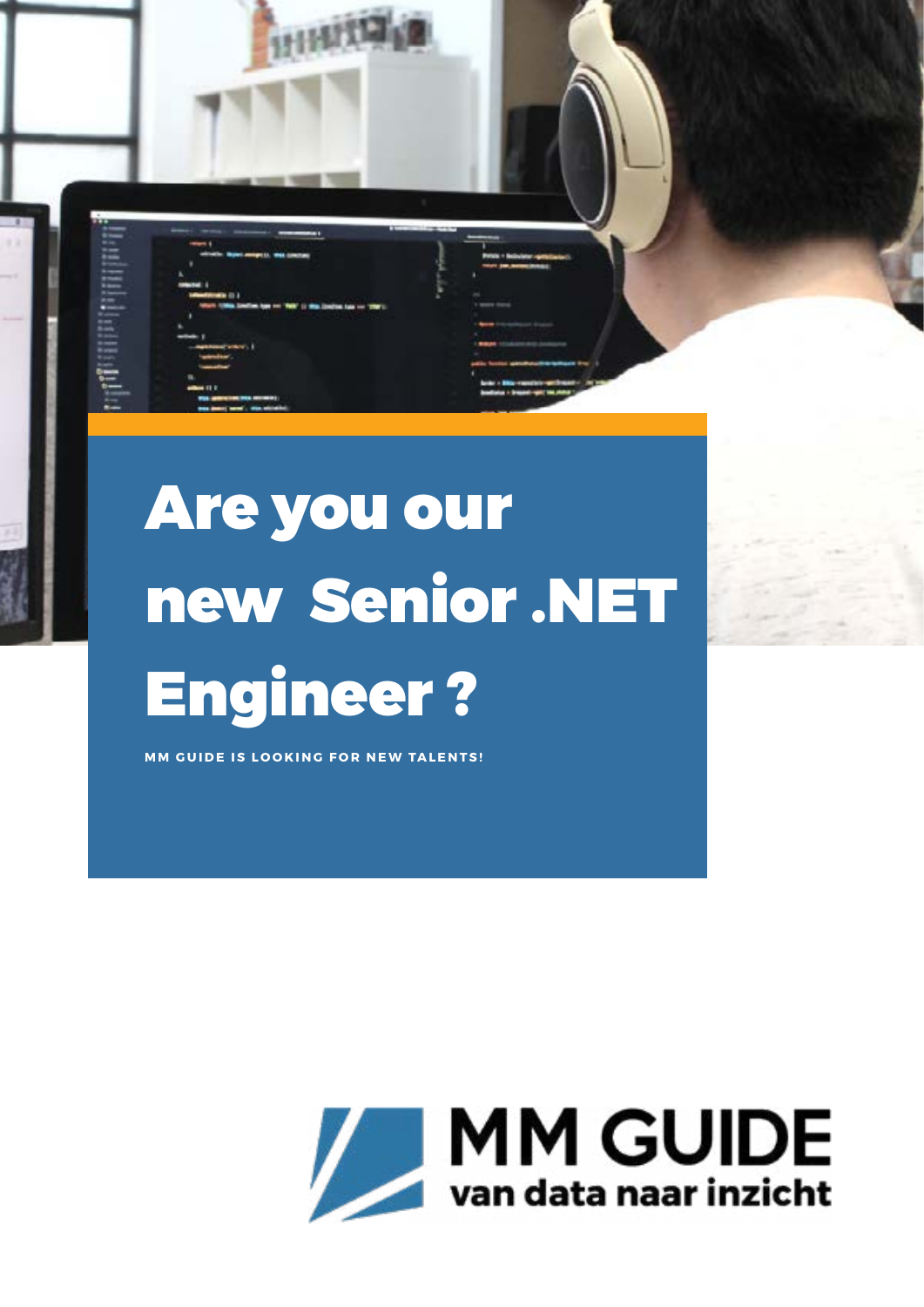## **Job offer:** SENIOR .NET ENGINEER

حاء

Brand Baile Most  $J_{\nu\gamma}$  ATI

大学 二十

**MM GUIDE IS LOOKING FOR NEW TALENTS!** 

**WE ARE A FLAT AND AGILE ORGANIZATION WITH A START-UP CULTURE. WE ARE DRIVEN BY A CONSTANT DESIRE TO IMPROVE AND DEVELOP, WHILE ENCOURAGING EVERY MM GUIDE'ER TO COME UP WITH NEW PROPOSALS AND IDEAS TO SHAPE THE FUTURE OF THE ORGANIZATION.**

Our goal is to help data-rich organizations access their potential and capitalize on its intrinsic value. We want to enable a decision-making process based on a data-driven culture by offering dedicated software development and specialized advice.

#### **WE HAVE A STRONG CONNECTION TO OUR COMPANY VALUES AND WE ARE LOOKING FOR LIKE-MINDED CANDIDATES. YOU ARE A GREAT FIT IF YOU ARE:**

Proactive and participative. You see opportunities and seize them.

You have a strong focus on personal growth. "Masters are lifelong students".

You communicate openly and honestly. Everyone is an expert in their field, every voice matters. You are willing to cooperate.  $1 + 1 = 3$ .

Our engineers are full-stack developers. They work with a tech stack based on 25 years of experience and specialization in BI & data solutions.

If our values and goals align with yours, then MM Guide might be the right organization for you!